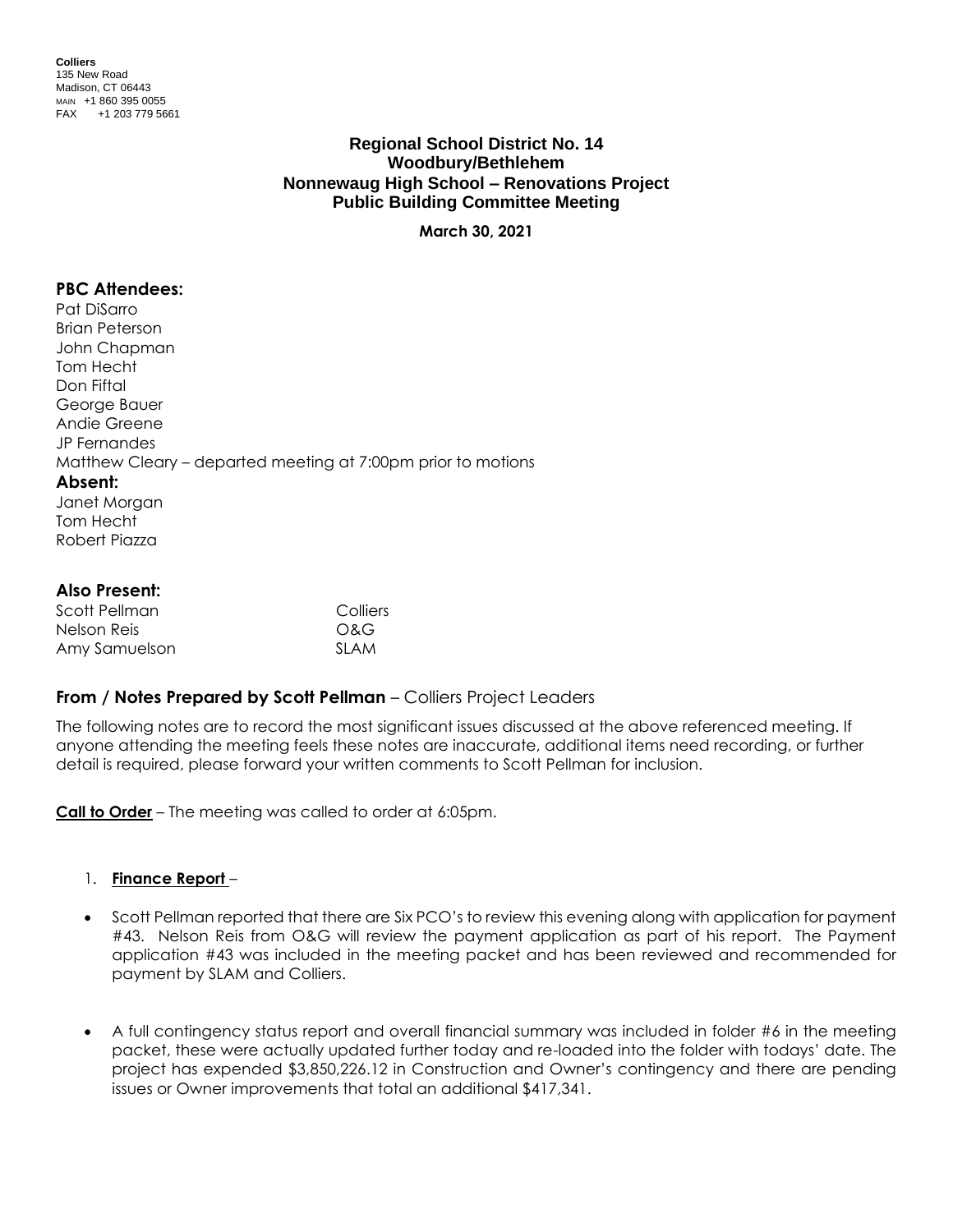- The current available contingency for the High School and BOE facility is approximately \$361,274. Assuming all the pending issues or betterments are accepted the project would go approximately \$56,000 over budget. The larger pending estimated expenditures are as follows:
	- a. Bonding Reconciliation \$22,300
		- This cost is tied to all contractor change orders and is unavoidable
	- b. Power Meters for BMS \$17,500
		- RFI 538 this is completed and has not yet been billed
	- c. Hot water coils at DOAS \$150,000
		- This work may not be required based on final settings to the dehumidification process in the shoulder season, (spring and fall), this will be evaluated once the VRF controls have been modified to meet the original design intent.
	- d. Leak Detection DOAS \$30,000
		- This work was requested by the building official, the spaces have floor drains, there is no formal cost, this was a placeholder. Amy Samuelson was requested to speak to Gary about this.
	- e. VRF pucks/BMS prog. \$120,000
		- This work is required however final ownership of the issue is in dispute . Amy Samuelson reported that there was a meeting in the field this afternoon. In room A28 the puck was not installed correctly. In B28 the puck was correctly installed. Trend data will be gathered stating today now that proper installation and programming has been confirmed. The installers technician (SWAN)will need to verify proper installation of all pucks in the future and cycle each unit for recommissioning. PR 188 modifies the fan mode and has been incorporated into the two rooms noted.

Those above totals \$339,800 of the pending estimates \$417,341

- Both Colliers and the design team continue to support the project hourly. The master budget that was included in the financial folder has been updated to close out unused Fee and re-direct those funds for ongoing support. The budget was reviewed with the committee to show remaining available dollars. There should be enough Fee for Colliers and the design team through the end of May.
- George Bauer inquired on the status of State change orders and their impact to the budget. The design and construction team anticipates meeting with the State in the next few week. The project was granted renovation status after the grant application was processed which increased the amount of eligible construction. In November Colliers provided an estimate of anticipated Region 14 cost which included conservative assumptions on the percentage of State change orders that will be eligible for reimbursement. Colliers believes that the final amount of Region 14 costs will be below the amount stated at the referendum.
- In addition to the pending estimated changes there are a few additional Owner requests to discuss:
	- o **VoAg speakers**, The 4 exterior speakers on VoAg building were never tied back into the new system and this work was never included in the bidding documents. O&G has already closed the contract for System One so any additional work would have to go through the Region. There are two options:
		- Re-wire the existing speakers \$1,048.49
		- Re-wire and replace the existing speakers \$5,308

Colliers is recommending option #1.

o **Additional Privacy blinds** - 30 locations - \$4,054

SLAM had designed the interior rooms looking at lines of sight and did not include additional blinds where they believed sufficient areas outside of lines of sight existed to shelter in place . Colliers will provide the quote listing all potential additions for the architect to review and comment for safety and security. JP recommended only addressing safety considering the current budget,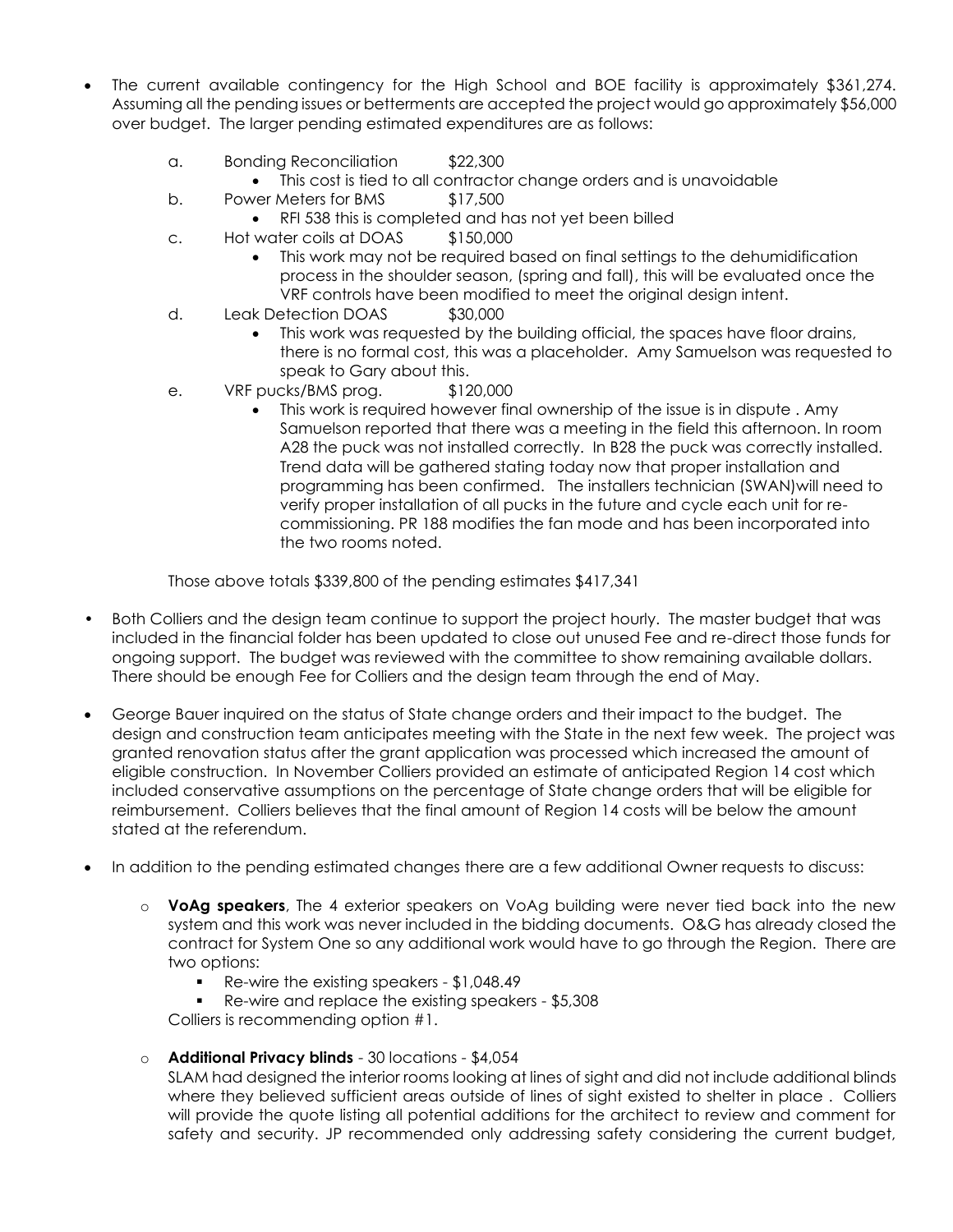Andie agreed that only safety issues should be considered. Once the critical openings are identified the finance working group can take action on approval.

- 2. **OPM Report** Scott Pellman reported on the following:
	- **a.** Project Update –
- Owner Architect and Contractor meetings continue to take place every other Thursday morning along with MEP coordination and commissioning meetings. The next MEP coordination meeting is scheduled for Tuesday 4-6-2021 and the next OAC meeting is scheduled for April 8, 2021 and this Thursday. There was a field meeting today for rooms A28 and B28 to confirm installation and programming of the wall mounted VRF thermostats. After today trend reports will be collected over the next week and reviewed by the design team to confirm proper operation and then the remaining VRF units will be corrected. The latest OAC meeting minutes and MEP coordination minutes were provided in folder #1 of the meeting packet.
- Pricing is being coordinated to install insulation in the vertical gaps of the administration building. The contingency status log is carrying 10,000 for this work. Insulation availability is limited as projects ramp up after Covid. Based on delivery availability this work will most likely have to be scheduled after the Aril break.
- The team met with Dalene flooring, the gymnasium flooring contractor last Friday and has developed a plan to address the large floor gaps. They are going to run a machine over the floor to separate the boards evenly and believe after one or two seasons of re-finishing the floor should stabilize. This is contingent on the execution of a maintenance agreement.
- Power issues Eversource performed an infrared scan of the power lines and corrected a few additional areas where the existing lines were causing intermittent power quality issues. An updated power study was completed and provided to Mike Molzon. Since the work was completed the school has not experienced a power issue.
- There will be a site walk this Monday April 5, 2021 at 8:00am to review turf establishment and identify areas for additional work including slit seeding.
- SLAM and Colliers construction representatives have been focused on reviewing and closing out punch list items.
- Boilers and lighting system commissioning has been completed, there will be some follow up commissioning once the VRF puck installations and re-programming is completed.
- The Central Office is complete, there is a meeting with the movers scheduled for this Thursday at 10:00am to plan for the move to be scheduled over the week of spring break.
	- 3. **PCO reviews** The following PCO's were presented to the committee.

**PCO-337** – Contingency Draw – O&G – (\$6,130 CM Contingency)

o Nelson Reis reviewed the items contained within the contingency draw.

### **PCO-338** – Toiler Room Heat – \$18,482

o This PCO would add electric radiant heat to Practice room 1081, Social Worker 1103, SRO Office 1105, Toilets rooms 1082, 1109D, 1107A, 1107B 1111M, 1111N, 1202R, 1202S. Amy Samuelson discussed the added heat.

Amy Samuelson and the design team are reviewing this change request. There were some discrepancies in the pricing due to the size of the electrical heating units specified. Colliers does not recommend acting on this PCO this evening. The offices do have radiant heat and VRF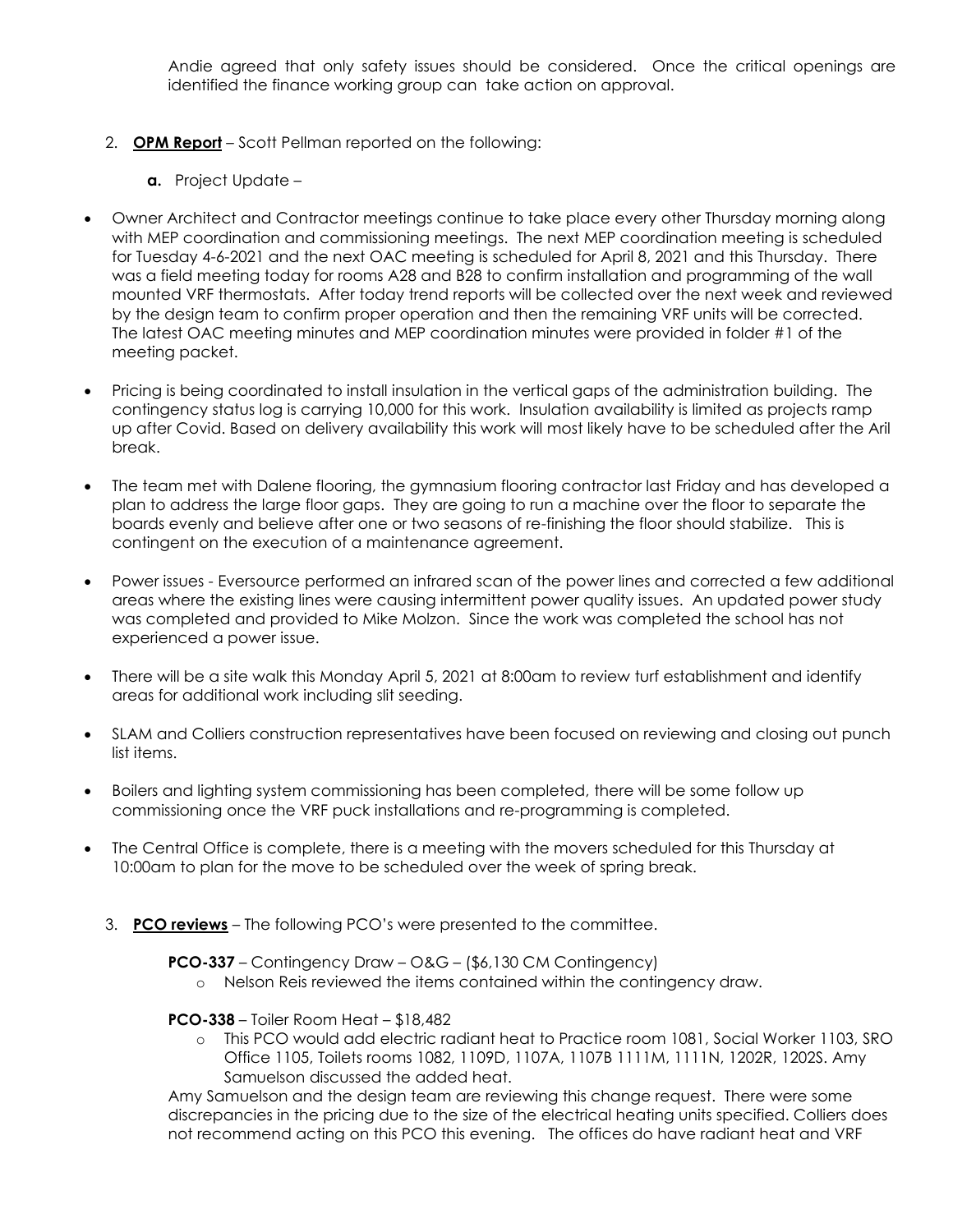units. The design team felt that the calculations of the heat provided would be sufficient, the existing slab below the SRO office and Social Worker office may not be insulated. Amy stated that the design team wants the staff to be comfortable. The possible addition of the insulation in the LMC may assist in comfort for toilets. Office comfort should be prioritized. This should also wait until the VRF changes are completed. Scott Pellman noted that the building was being operated in negative pressure for a period of time pulling colder air into the spaces, this may have contributed to this issue and has been corrected.

# **PCO-339** – Auditorium Smoke Vent Shaft - \$5,297

o This PCO addresses a condensation issue due to the existing condition above the stage.

### **PCO-340** – Performance and Payment Bond reconciliation – 18,762

o This PCO reconciles bond costs for change order work associated with the Sitework, Concrete and general Trades packages.

### **PCO-341** – Back charge for Glycol Leak - \$0.00

o There was a glycol leak in the basement that was addressed by Clean harbors and this PCO back charges the mechanical contractor for the cost. This includes the damage to the principals desk.

### **PCO-342** – Final Cleaning – (\$11,754 CM Allowance)

o This is the final payment for all additional cleaning due to out-of-scope Changes, the pandemic and additional cleaning associated with Covid.

### **Architect update** – Amy S

• Slam had no further issues to report, they are attending commissioning and OAC meetings as well as following up with punch list issues and PCO reviews.

# **Project Update -** Nelson R-

- Nelson Reis from O&G presented the payment application #43 for the Month of February. All contractor billing amounts, and percentage of completion were reviewed
- Contingency Status does not reflect PCO 342 currently there is approximately \$85,000 remaining in the CM contingency.
- The high-level summary included in the CM's monthly report was reviewed for issues that were not addressed during previous meeting conversations.
- Over the April break a commissioning walk through will be scheduled, there are 18 open issues on the punch list.
- The power cords in the Art room are 95% complete.
- PR 172 laundry leak detection has been simplified, there was enough money in the trade allowance to complete the work T&M and it should be approximately \$1,500.

### **Motions 3-30-21 PBC meeting**

### **Vo Ag Speakers**

Motion that the public building committee approve the Estimate from System One dated 3/10/2021 to rewire the existing speakers in the amount of \$1,048.49

**George Bauer made a motion that the public building committee approve the Estimate from System One dated 3/10/2021 to re-wire the existing speakers in the amount of \$1,048.49 Moved by Patrick DiSarro - Seconded by J P Fernandez - All in favor-. Unanimous - Motion passes**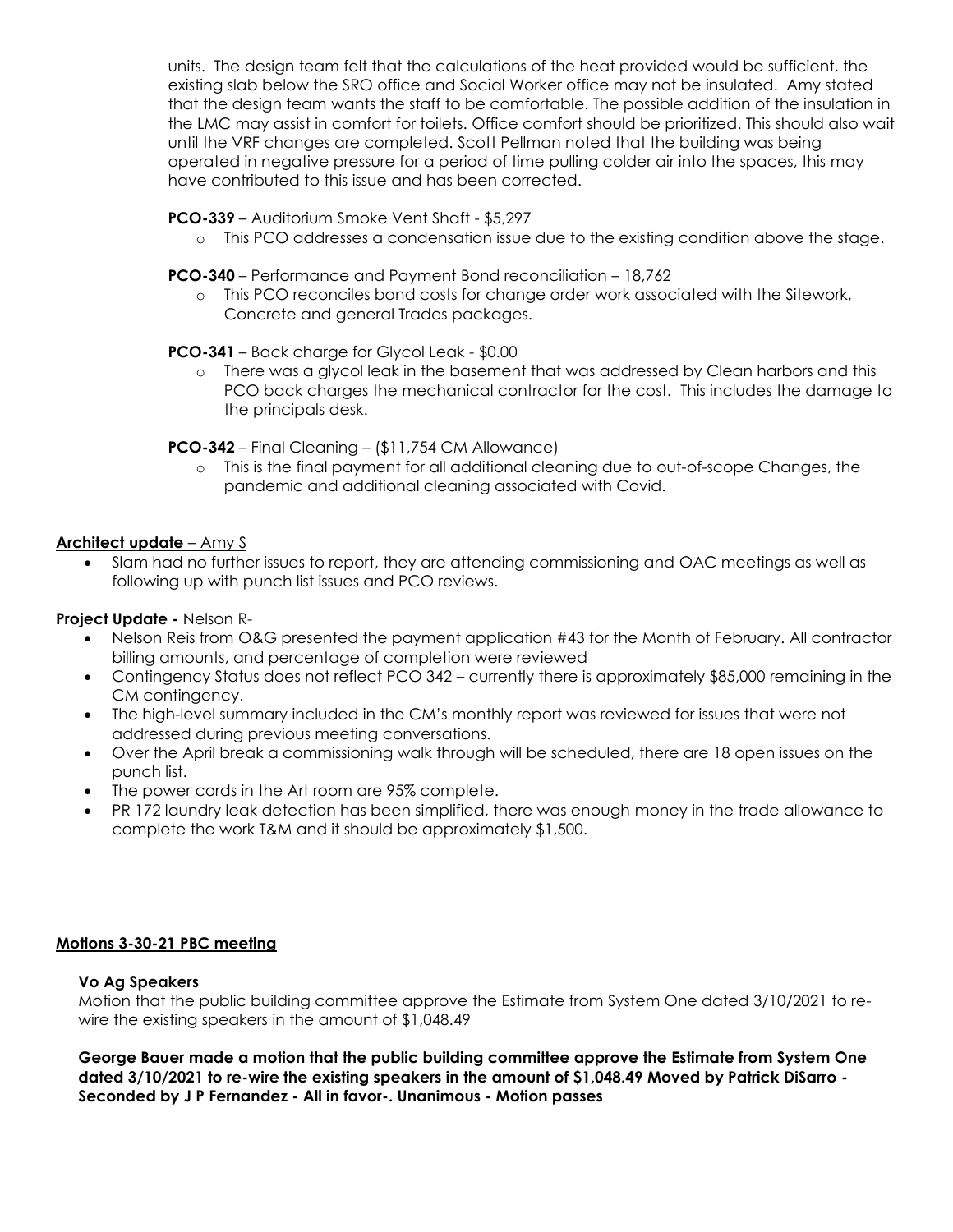# **PCO-337**

Motion that the public building committee approve PCO - 337 dated 3/18/2021 for Miscellaneous Contingency Draws in the amount of \$6,130 as a zero-cost change order to be applied to the CM **Contingency** 

**George Bauer made a motion that the public building committee approve PCO - 337 dated 3/18/2021 for Miscellaneous contingency Draws in the amount of \$6,130 as a zero-cost change order to be applied to the CM Contingency Seconded by Patrick DiSarro - All in favor-. Unanimous- Motion passes**

### **PCO-339**

Motion that the public building committee approve PCO - 339 dated 3/22/2021 for smoke shaft insulation in the auditorium in the amount of \$5,297.

**George Bauer made a motion that the public building committee approve PCO – 339 dated 3/22/2021 for smoke shaft insulation in the auditorium in the amount of \$5,297. Moved by Patrick DiSarro - Seconded by J P Fernandez - All in favor- Unanimous Motion passes**

# **PCO-340**

Motion that the public building committee Approve PCO – 340 dated 3/29/2021 for bond reconciliation for bid packages 2.02a Sitework, 2.03 Concrete and 2.06 General Trades in the amount of \$18,762

**George Bauer made a motion that the public building committee Approve PCO – 340 dated 3/29/2021 for bond reconciliation for bid packages 2.02a Sitework, 2.03 Concrete and 2.06 General Trades in the amount of \$18,762. Moved by Patrick DiSarro - Seconded by JP Fernandez - All in favor- Unanimous Motion passes**

# **PCO-341**

Motion that the public building committee Approve PCO – 341 dated 3/29/2021 for contractor back charges to address glycol leak in the amount of \$\$31,588.63 as a zero-cost change order to be back charged to DiRienzo

**George Bauer made a motion that the public building committee Approve PCO – 341 dated 3/29/2021 for contractor back charges to address glycol leak in the amount of \$31,588.63 as a zero-cost change order to be back charged to DiRienzo. Moved by Patrick DiSarro - Seconded by J P Fernandez - All in favor-Unanimous Motion passes**

### **PCO-342**

Motion that the public building committee Approve PCO – 342 dated 3/30/2021 for final cleaning in the amount of \$11,754 as a zero-cost change order to be applied to the CM allowance.

**George Bauer made a motion that the public building committee Approve PCO – 342 dated 3/30/2021 for final cleaning in the amount of \$11,754 as a zero-cost change order to be applied to the CM allowance. Moved by Patrick DiSarro - Seconded by J P Fernandez- All in favor- Unanimous Motion passes**

### **Application for Payment #42**

Motion that the public building committee approve the O&G Pay Application No 42 for the period from February 1 to February 28, 2021 in the amount of \$417,060.46

**George Bauer made a motion that the public building committee approve the O&G Pay Application No 42 for the period from February 1 to February 28, 2021 in the amount of \$417,060.46 Moved by Patrick DiSarro - Seconded by J P Fernandez - All in favor- Unanimous-motion passes.**